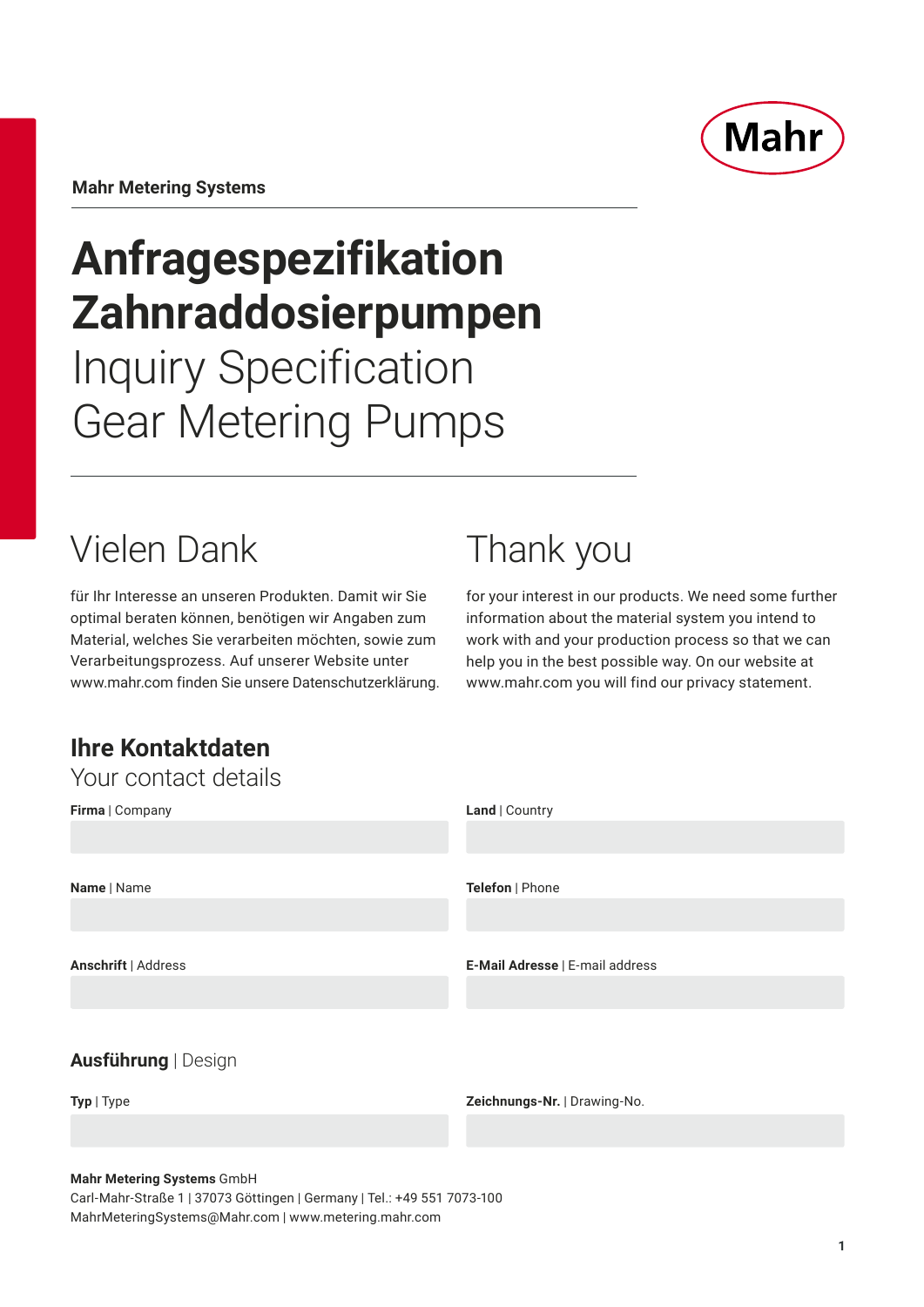

### **Angaben zum Fördermedium**

Intake pressure

Information on the product to be metered



Discharge pressure